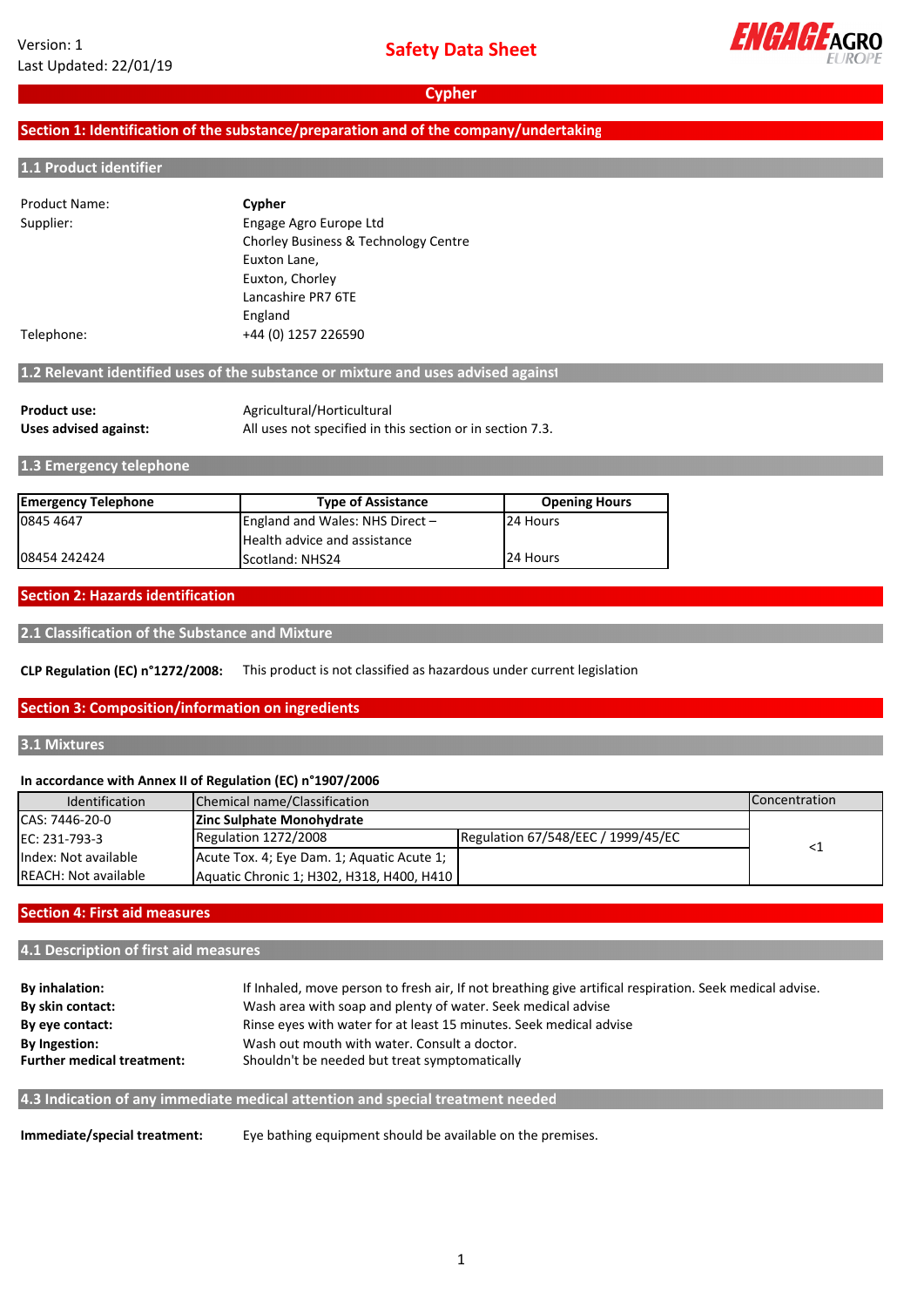

# **Section 5: Fire‐fighting measures**

| 5.1 Extinguishing media                                   |                                                                         |
|-----------------------------------------------------------|-------------------------------------------------------------------------|
|                                                           |                                                                         |
| <b>Extinguishing media:</b>                               | Use water spray, alcohol-resistant foam, dry chemical of carbon dioxide |
|                                                           |                                                                         |
| 5.2 Special hazards arising from the substance or mixture |                                                                         |
|                                                           |                                                                         |
| <b>Exposure hazards:</b>                                  | None Known                                                              |
|                                                           |                                                                         |
| 5.3 Advice for firefighters                               |                                                                         |
|                                                           |                                                                         |
| <b>Advice for fire-fighters:</b>                          | Wear self-contained breathing apparatus if necessary                    |

# **Section 6: Accidental release measures 6.1 Personal precautions, protective equipment and emergency procedures**

| <b>Personal precautions:</b>         | Use Personal Protective Equipment. Avoid breathing vapors, mist or gas. Ensure adequate ventilation                            |
|--------------------------------------|--------------------------------------------------------------------------------------------------------------------------------|
| <b>6.2 Environmental precautions</b> |                                                                                                                                |
| Environmental<br>precautions:        | Prevent further spillages if safe to do so. Do not let product enter drains. Discharge into the environment<br>must be avoided |

# **6.3 Methods and material for containment and cleaning up**

**Clean‐up procedures:** In event of spillage, evacuate area and attempt to contain and absorb with sand, earth or other inert material. Sweep up and place in waste sealed containers. Contact Local Authority for controlled waste disposal

**6.4 Reference to other sections**

**Reference to other sections:**  Refer to Section 8 of SDS.

# **Section 7: Handling and storage**

| 7.1 Precautions for safe handling                                |                                                                                      |  |
|------------------------------------------------------------------|--------------------------------------------------------------------------------------|--|
| <b>Precautions for safe handling:</b>                            | Avoid contact with skin or eyes. Always use PPE when handling/transporting chemicals |  |
| 7.2 Conditions for safe storage, including any incompatibilities |                                                                                      |  |
|                                                                  |                                                                                      |  |
| <b>General conditions for storage:</b>                           | Keep containers tightly closed when not in use                                       |  |
| Storage temperature:                                             | Store in cool, dry, well ventilated place                                            |  |
| <b>Storage life:</b>                                             | Stable in normal conditions                                                          |  |
| Specific use:                                                    | Agricultural/Horticultural                                                           |  |
| 7.3 Specific end use(s)                                          |                                                                                      |  |
| Specific end use(s):                                             | No data is available for this product.                                               |  |

No data is available for this product.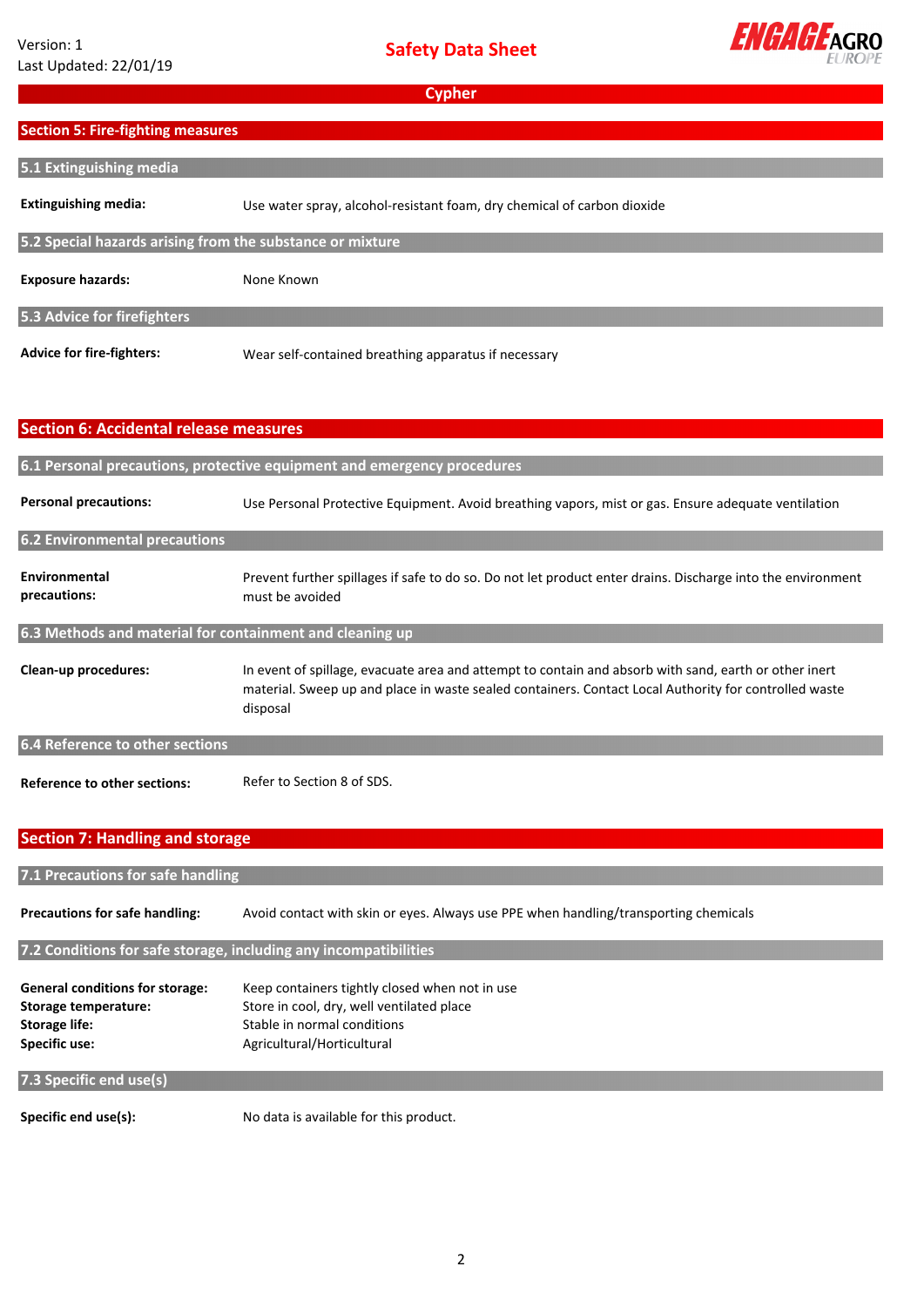

# **Section 8: Exposure controls/personal protection**

# **8.1 Control Parameters**

**Workplace exposure limits:**

No data available

## **8.2 Exposure controls**



#### **A ‐ General security and hygiene measures in the work place**

Avoid direct contact with the substance. Ensure there is sufficient ventilation of the area. Do not handle in a confined space.

#### **B ‐ Specific Respiratory Protection**

When necessary use of a full‐face particle respirator is recommended

# **C ‐ Specific protection for the hands**

Chemical‐resistant gloves (i.e nitrile) should be worn at all times when handling this material

## **D ‐ Ocular and facial protection**

Use safety goggles

### **Occupational exposure limits:**

| <b>Substance</b>       | <b>CAS No.</b> | LTEL (8hr | LTEL (8hr                     |    | STEL (ppm) STEL (mg/m <sup>3</sup> Notes |                                                                                                                                                |
|------------------------|----------------|-----------|-------------------------------|----|------------------------------------------|------------------------------------------------------------------------------------------------------------------------------------------------|
|                        |                | TWA ppm)  | $\textsf{TWA} \text{ mg/m}^3$ |    |                                          |                                                                                                                                                |
| <b>Ethylene Glycol</b> | 107-21-1       | 20        | 52                            | 40 | 104                                      | <b>According Limit Value</b><br>(IOELV) list in 2nd<br>Indicative Occupational<br>Exposure adopted by<br><b>Health and Safety</b><br>Executive |

# **Section 9: Physical and chemical properties**

# **9.1 Information on basic physical and chemical properties**

| State:                       | Liquid                        |
|------------------------------|-------------------------------|
| Colour                       | <b>Black</b>                  |
| Odour                        | Characteristic                |
| Evaporation rate:            | No data available             |
| Oxidising:                   | No data available             |
| Solubility in water:         | Miscible                      |
| Viscosity:                   | No data available             |
| Boiling point/range:         | No data available             |
| Melting point/range:         | No data available             |
| Flammability limits % lower: | Non-flamable                  |
| Flammability limits % upper: | No data available             |
| Explosive properties:        | Not predicted to be explosive |
| Flash point:                 | No data available             |
| Partition coefficient:       | No data available             |
| Autoflammability:            | Non-flamable                  |
| Vapour pressure:             | No data available             |
| Relative density:            | 1.08-1.12                     |
| pH:                          | $6.0 - 7.0$                   |
| VOC:                         | No data available             |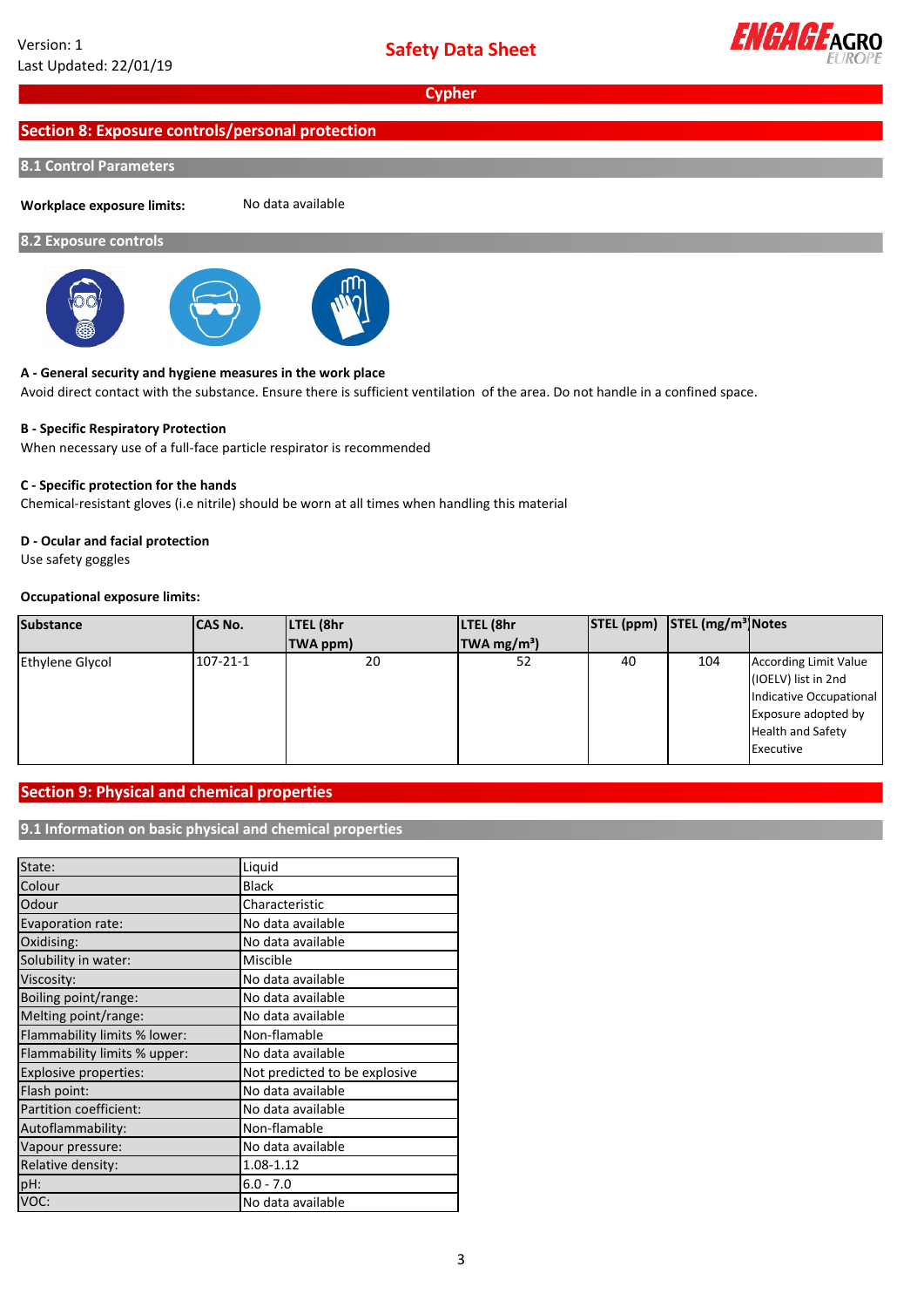

| <b>Section 10: Stability and reactivity</b>  |                                                        |
|----------------------------------------------|--------------------------------------------------------|
|                                              |                                                        |
| 10.1 Reactivity                              |                                                        |
| <b>Reactivity:</b>                           | No data available                                      |
| 10.2 Chemical stability                      |                                                        |
| <b>Chemical stability:</b>                   | No data available                                      |
| 10.3 Possibility of hazardous reactions      |                                                        |
| <b>Hazardous reactions:</b>                  | None known                                             |
| 10.4 Conditions to avoid                     |                                                        |
| <b>Conditions to avoid:</b>                  | No data available                                      |
| 10.5 Incompatible materials                  |                                                        |
| Incompatible materials:                      | <b>Bases</b>                                           |
| 10.6 Hazardous decomposition products        |                                                        |
| Haz. Decomposition Products:                 | No data available                                      |
| <b>Section 11: Toxicological information</b> |                                                        |
|                                              |                                                        |
| 11.1 Information on toxicological effects    |                                                        |
| <b>Skin Contacts:</b>                        | No data available                                      |
| Eye contact:                                 | No data available                                      |
| Ingestion:                                   | No data available                                      |
| Inhalation:                                  | No data available                                      |
| Long term exposure:                          | No data available                                      |
|                                              |                                                        |
|                                              | 11.2 Specific toxicology information on the substances |
| No data available                            |                                                        |
| <b>Section 12: Ecological information</b>    |                                                        |
|                                              |                                                        |
| 12.1 Toxicity                                |                                                        |
| No data available                            |                                                        |
| 12.2 Persistence and degradability           |                                                        |
| <b>Ecotoxicity values:</b>                   | No data available                                      |
| Persistence and<br>degradability:            | No data available                                      |

**12.3 Bioaccumulative potential**

**Bioaccumulative potential:**

No data available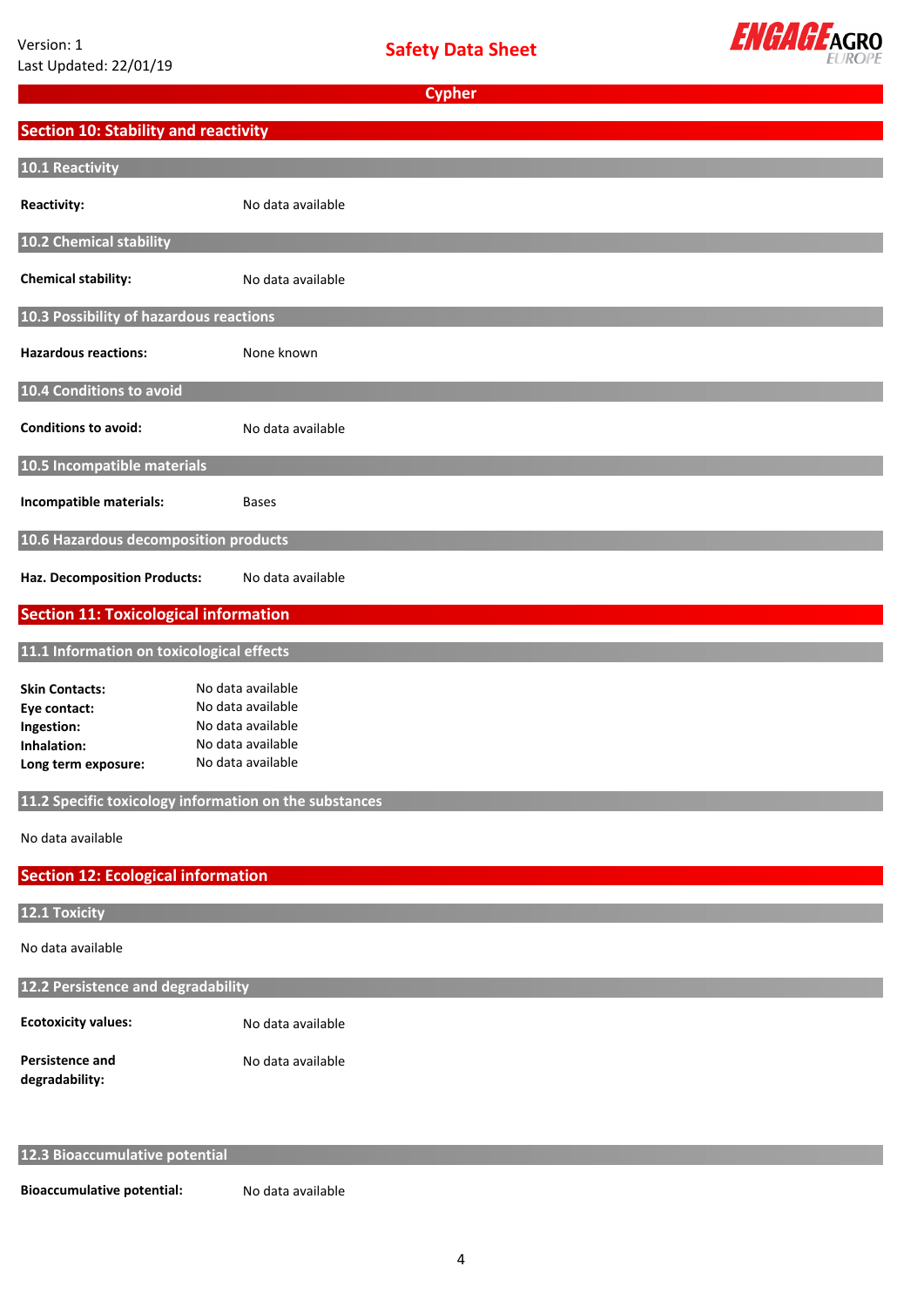| Version: 1<br>Last Updated: 22/01/19                      | <b>Safety Data Sheet</b>                                                                                                                                 | <b>ENGAGE AGRO</b> |
|-----------------------------------------------------------|----------------------------------------------------------------------------------------------------------------------------------------------------------|--------------------|
|                                                           | <b>Cypher</b>                                                                                                                                            |                    |
| 12.4 Mobility in soil                                     |                                                                                                                                                          |                    |
| No data available                                         |                                                                                                                                                          |                    |
| 12.5 Results of PBT and vPvB assessment                   |                                                                                                                                                          |                    |
| <b>PBT Identification:</b>                                | No data available                                                                                                                                        |                    |
| 12.6 Other adverse effects                                |                                                                                                                                                          |                    |
| No data available                                         |                                                                                                                                                          |                    |
| <b>Section 13: Disposal considerations</b>                |                                                                                                                                                          |                    |
| 13.1 Waste treatment methods                              |                                                                                                                                                          |                    |
| <b>Regulatory information:</b><br>Recommended:            | Should be disposed of by a licensed disposal company. Do not re-use packaging for any other purpose<br>Use of a licensed disposal company is recommended |                    |
| <b>Section 14: Transport information</b>                  |                                                                                                                                                          |                    |
| 14.1 UN Number                                            |                                                                                                                                                          |                    |
| This product is not classified as dangerous for carriage. |                                                                                                                                                          |                    |
| 14.2 UN proper shipping name                              |                                                                                                                                                          |                    |
| The product is not classified as dangerous for carriage.  |                                                                                                                                                          |                    |
| 14.3 Transport hazard class(es)                           |                                                                                                                                                          |                    |
| This product is not classified as dangerous for carriage. |                                                                                                                                                          |                    |
| 14.4 Packaging group                                      |                                                                                                                                                          |                    |
| The products is not classified as dangerous for carriage. |                                                                                                                                                          |                    |
| 14.5 Environmental hazards                                |                                                                                                                                                          |                    |
| The product is not classified as dangerous for carriage.  |                                                                                                                                                          |                    |
| 14.6 Special precautions for user                         |                                                                                                                                                          |                    |
| The product is not classified as dangerous for carriage.  |                                                                                                                                                          |                    |
|                                                           | 14.7 Transport in bulk according to Annex II of MARPOL 73/78 and the IBC code                                                                            |                    |
| The product is not classified as dangerous for carriage.  |                                                                                                                                                          |                    |
|                                                           |                                                                                                                                                          |                    |
|                                                           |                                                                                                                                                          |                    |